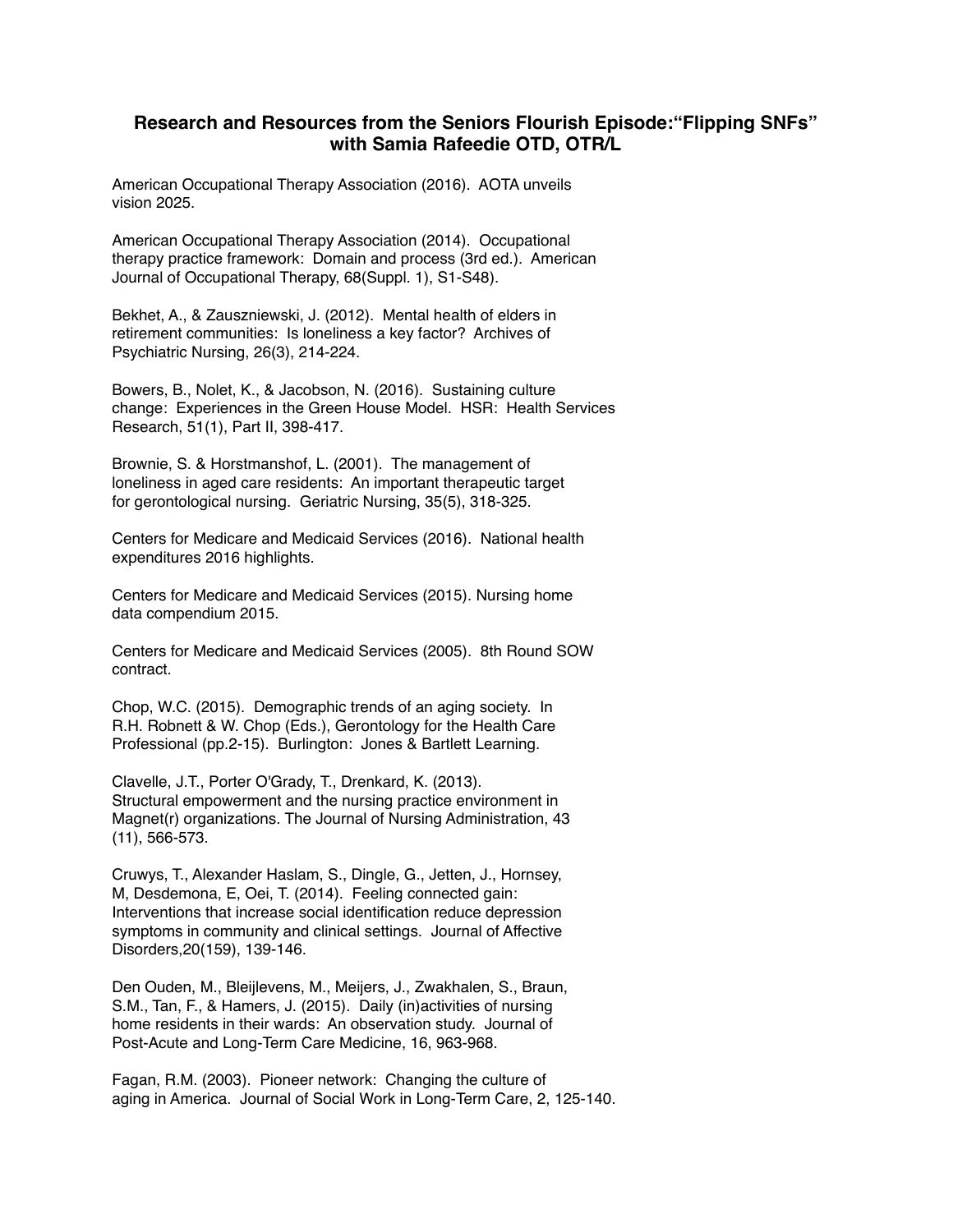Gill, T. M., & Kurland, B. F. (2003). Prognostic effect of prior disability episodes among nondisabled community-living older persons. American Journal of Epidemiology, 158, 1090-1096.

Golisz, K. (2014). Occupational therapy interventions to improve driving performance in older adults: A systematic review. American Journal of Occupational Therapy, 68, 662-669.

Green, A. & Jordan, C. (2004). Common denominators: Shared governance and work place advocacy - strategies for nurses to gain control over their practice. Online Journal of Issues in Nursing, 9(1), 7-14

Holder, E.L. (1983). Consumer statement of principles for the nursing home regulatory system. Washington, DC: National Citizens' Coalition for Nursing Home Reform (NCCNHR).

Hoying, C. & Allen, S.R. (2011). Enhancing shared governance for interdisciplinary practice. Nursing Quarterly, 35(3): 252-259.

Jordan, K. & Rafeedie, S. (personal communication) 2016 (unpublished poster for AOTA) - how do we cite!?

Kane, R. (2003). Definition, measurement, and correlates of quality of life in nursing: Toward a reasonable practice, research, and policy agenda. The Gerontologist, 43 (Special Issue II), 28-36.

Keeler, E., Guralnik, J.M., Tian, H., Wallace, R.B., & Reuben, D.B. (2010). The impact of functional status on life expectancy in older persons. Journal of Gerontology: MEDICAL SCIENCES, 65(7), 727-733.

Kindelman, N., Mazars, T., & Levy, A. (2017). Risk factors for burnout among caregivers working in nursing homes. Journal of Clinical Nursing, 27, 147-153.

Kuk, N., den Ouden, M., Zijlstra, G., Hamers, J., Kempen, G., & Bours, G. (2017). Do nursing staff encourage functional activity among nursing home residents? A cross-sectional study of nursing staff perceived behaviors and associated factors. BMC Geriatrics, 17(18), 1-10.

Matuska, K., Giles-Heinz, A., Flinn, N., Neighbor, M., Bass-Haugen, J. (2003). Outcomes of a pilot occupational therapy wellness program for older adults. American Journal of Occupational Therapy, 57(2), 220-224.

McDonald, L., Beaulieu, M., Harbison, J., Hirst, S., Lowenstein, A., Podnieks, E., & Wahl, J. (2012). Institutional abuse of older adults: What we know, what we need to know. Journal of Elder abuse & Neglect, 24(2), 138-160.

Myers, M., Parchen, D., Geraci, M., Brenholtz, R., Knisely-Carrigan, D., Hastings, C. (2013). Using a shared governance structure to evaluate the implementation of a new model of care: The shared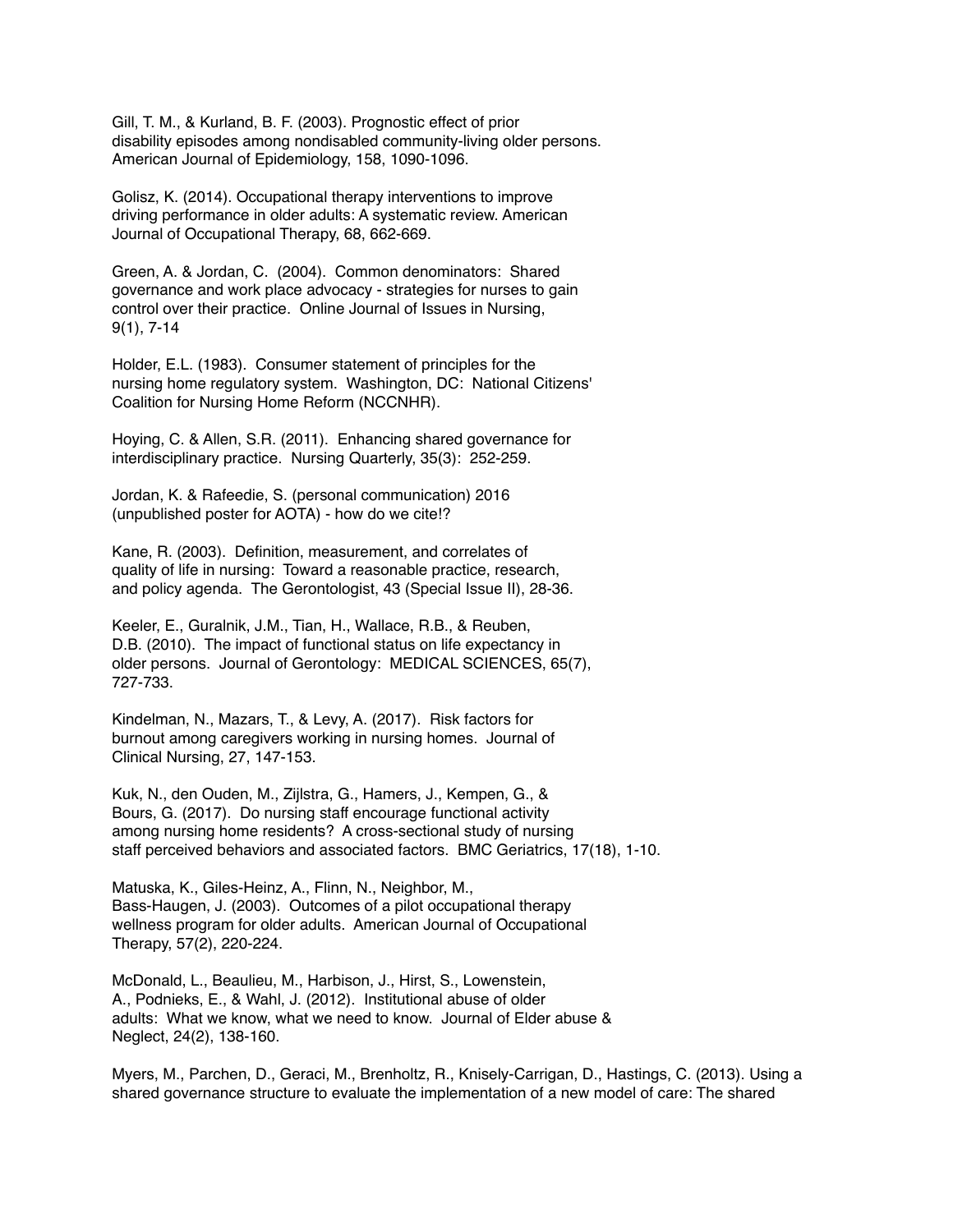experience of a performance improvement committee. The Journal of Nursing Administration, 43 (10), 509-516.

Orellano, E., Colon, W. I., & Arbesman, M. (2012). Effect of occupation- and activity-based interventions on instrumental activities of daily living performance among community-dwelling older adults: A systematic review. American Journal of Occupational Therapy, 66, 292-300.

Peterson Center on Healthcare (2017). Learning update: Improving healthcare for high-need patients.

Porter-O'Grady, T. (2001). Is shared governance still relevant? Journal of Nursing Administration, 31(10), 468-473.

 Raia, P. (1999). Habilitation therapy: A new starscape. In L. Volicer & L. Bloom-Charette (Eds.). Enhancing the quality of life in advanced dementia (pp. 61-75). London: Churchill-Livingstone.

Ragsdale, V. & McDougall (2008). The changing face of long-term care: Looking at the past decade. Issues in Mental Health Nursing, 29 (9), 992-1001.

Robert Wood Johnson Foundation (2015). The Green House (r) Project.

Robert Wood Johnson Foundation (2012). Can culture change offer viable solutions to meet increased demands for long-term care? Health Policy Snapshot: Public Health and Prevention, August 2012.

Robnett, R.H. & O'Sullivan, A. (2015). Living options and the continuum of care. In R.H. Robnett & W. Chop (Eds.), Gerontology for the Health Care Professional (pp. 259- 291). Burlington: Jones & Bartlett Learning.

Siberski, J., & Siberski, C. (2018). Boomers in nursing homes: Ready or not, here they come. Today's Geriatric Medicine, 8(5), p. 18)

Spillman, B. C. (2004). Changes in elderly disability rates and the implications for health care utilization and cost. Milbank Quarterly, 82, 157-194.

Stav, W. B., Hallenen, T., Lane, J., & Arbesman, M. (2012). Systematic review of occupational engagement and health outcomes among community-dwelling older adults. American Journal of Occupational Therapy, 66, 301-310.

Theurer, K., Mortenson, W.B., Stone, R., Suto, M., Timonen, V., & Rozanova, J. (2015). The need for a social revolution in residential care. Journal of Aging Studies, 35, 201-210.

Tremethick, M. (2001). Alone in a crowd: A study of social networks in home health and assisted living. Journal of Gerontological Nursing, 27(5), 42-47.